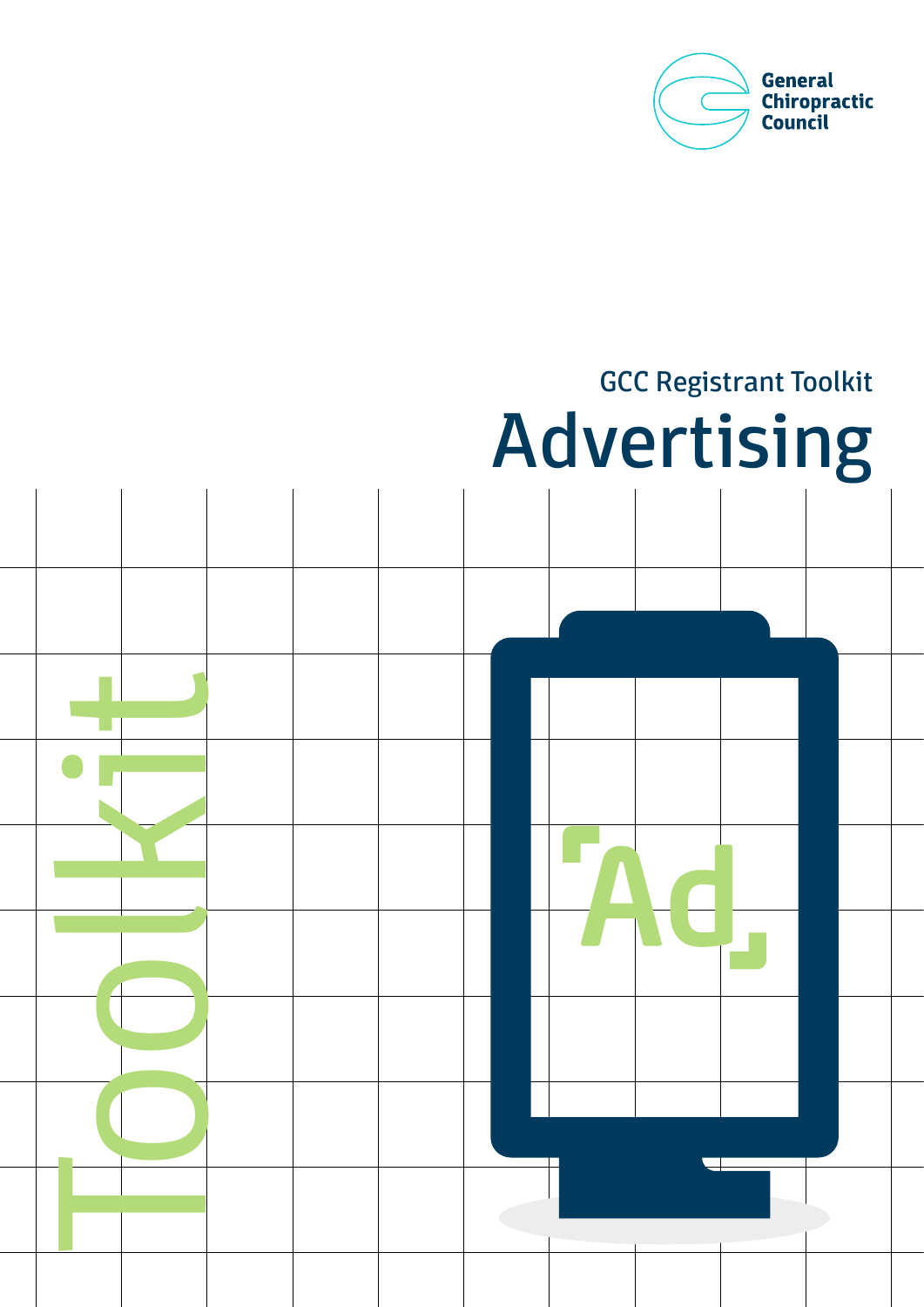## Standing out from the competition

Advertising is one of the most effective ways to promote your business or service to existing and potential customers. It increases your brand awareness, engages and activates customers and helps you to stand out from the competition. These reasons alone explain why the UK spends over £23 billion each year across the various advertising types.

For the chiropractic profession, a considered benchmark for marketing and communication activity (practice-based) is between 3-5% of gross income. Therefore, it is essential that you advertise to the right people in the right place and at the right time.

As a chiropractor registered with the General Chiropractic Council (GCC), there are several requirements that you must consider, when advertising your service or business.

Part B3 of the GCC's Standards of Conduct, Performance and Ethics for Chiropractors (**[the GCC Code](http://www.gcc-uk.org/the-code)**) states that all registrants must "ensure your advertising is legal, decent, honest and truthful as defined by the Advertising Standards Authority and conforms to their current guidance, such as the CAP Code".

The purpose of this GCC advertising toolkit, is to help chiropractors avoid some of the more common issues that have arisen when advertising their chiropractic practices or services, some of which have led to Fitness to Practise complaints.

The toolkit is not exhaustive, but provides you with top-line definitions of what is likely to be acceptable or unacceptable in respect of advertising, as well as providing some useful links and advice to ensure your advertising remains compliant with current ASA and GCC standards and guidance.

### **CONTENTS**

- 3. Introduction to advertising
- 5. GCC and advertising
- 6. Four rules when advertising
- 8. What treatments can I advertise?
- 9. Claims and treatments beyond chiropractic
- 10. Presenting your credentials
- 11. Online advertisement checker and further information
- 12. Advertisement checklist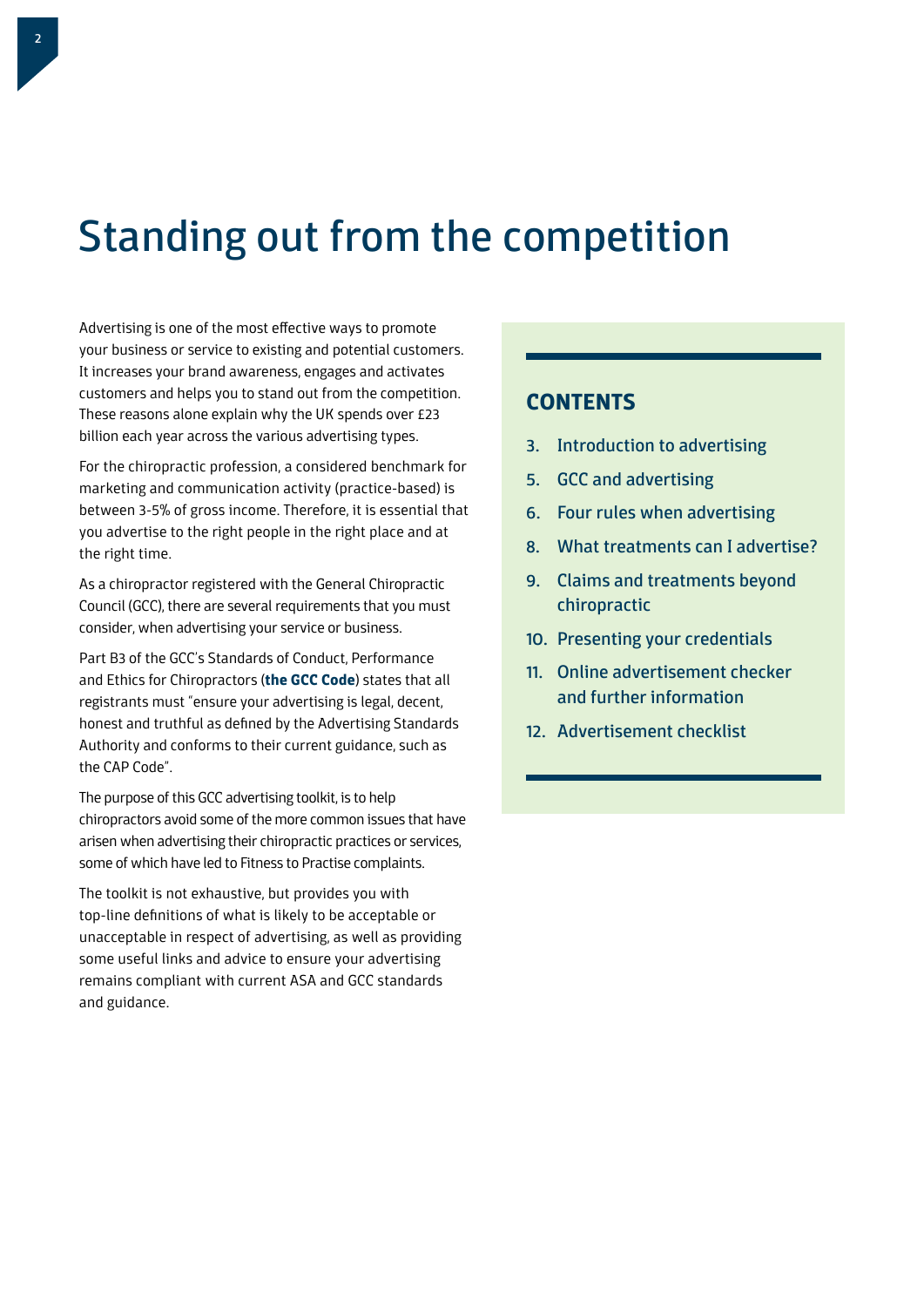### Introduction to advertising

#### **What is advertising?**

Put simply, advertising is Paid marketing activity that a person or company undertakes to promote their service or business. There is a wide range of on- and offline channels available, such as:

- Newspaper and magazine display advertisements
- Directories or listings, such as Yellow Pages
- TV and radio broadcast advertisements
- Billboards and public-facing posters
- Direct marketing (leaflets and mailers etc)
- Online banners, digital signage or pay-per-click
- Emails and text messages
- Advertorials (where you have paid for editorial to be written)

The common denominator throughout all these channels, is that a third-party supplier (eg, The Guardian, ITV, Royal Mail, Facebook, Google) is used to promote your business or service.

These marketing activities differ from Earned (PR, social media likes, word of mouth) and Owned (your website or social media pages) marketing and communication activities. However, as registrants of a regulated profession, many of the same rules apply to these activities.

#### **Who regulates advertising in the UK?**

There are two primary organisations that oversee advertising in the UK: the Advertising Standards Authority (ASA) and the Office of Communications (Ofcom).

#### The Advertising Standards Authority

The Advertising Standards Authority (ASA) is the selfregulatory organisation for the advertising industry. Its role is to regulate the content of advertisements, sales promotions and direct marketing, and ensure they are all compliant with the Advertising Codes.

The ASA will respond to concerns and complaints from both consumers and businesses regarding advertisements, and will act if they are found to be misleading, harmful, offensive or irresponsible. If necessary, the ASA has the powers to refer misleading or harmful advertisers to Trading Standards, where legal action is required.

The GCC may also undertake a Fitness to Practise investigation if a complaint is made regarding misleading advertisements from registrants. This may also include a referral to the ASA.

This toolkit will focus solely on ASA non-broadcast advertising and direct marketing. For advertising on TV or radio, please refer to the UK Code of Broadcast Advertising (BCAP Code) which can be found on both the Office of Communications (Ofcom) and ASA websites.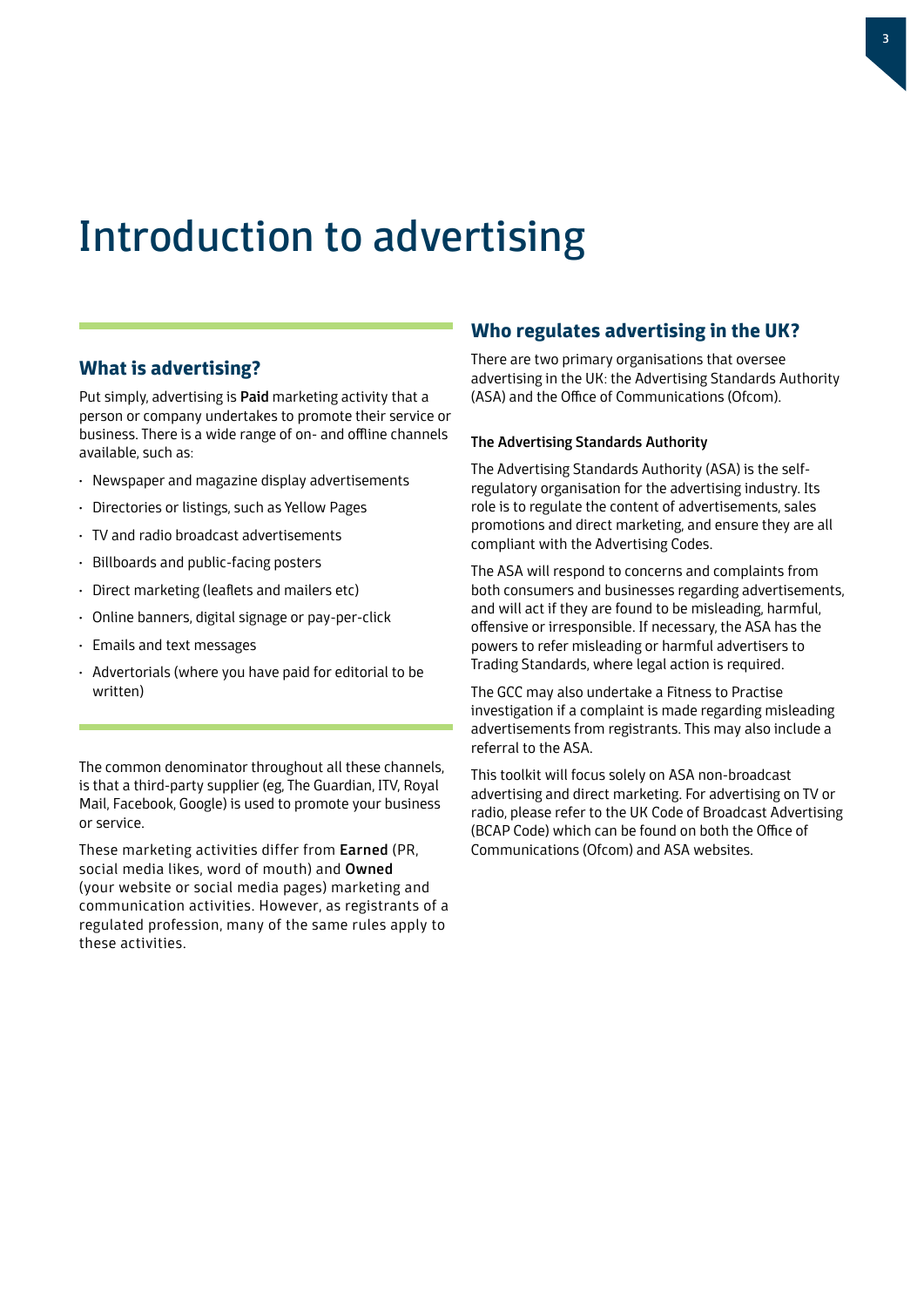#### **What are the Advertising Codes?**

There are two sets of codes for advertising in the UK:

1) The UK Code of Non-broadcast Advertising and Direct & Promotional Advertising, commonly known as the CAP Code. The ASA's remit is to ensure everyone who undertakes non-broadcast advertising, complies with this code.

The CAP Code itself is written and maintained by the Committee of Advertising Practice (CAP), the partner organisation to the ASA. In addition, the Committee issues guidance on what some professions, such as chiropractic, can advertise or claim. See the What Treatments Can I Advertise? section on page eight.

2) The UK Code of Broadcast Advertising, commonly known as the BCAP Code. This Code applies to all advertisements broadcast on services licensed by the Office of Communications (Ofcom), which regulates TV, radio and telephone marketing activities. If you are undertaking TV, radio or telephone marketing activities, we advise you visit the Ofcom website and review BCAP for guidance.

#### **What types of advertising does the ASA oversee?**

The ASA oversees two broad types of advertising, which must comply with the CAP Code:

#### 1) Printed advertising

This includes advertisements in newspapers and magazines (local, regional, national), advertorials, sales promotions (ie, anything that incentivises a customer to use your service or business, such as a special offer) posters and direct marketing (eg, leaflets that are created to promote your service or business).

#### 2) Online advertising

This is online paid advertising, including banner advertisements and pop-ups etc. However, the ASA also oversees content on business websites, e-comms and social media accounts when used for advertisement, endorsement or promotional purposes.

# **USEFUL LINKS** www.asa.org.uk www.ofcom.org.uk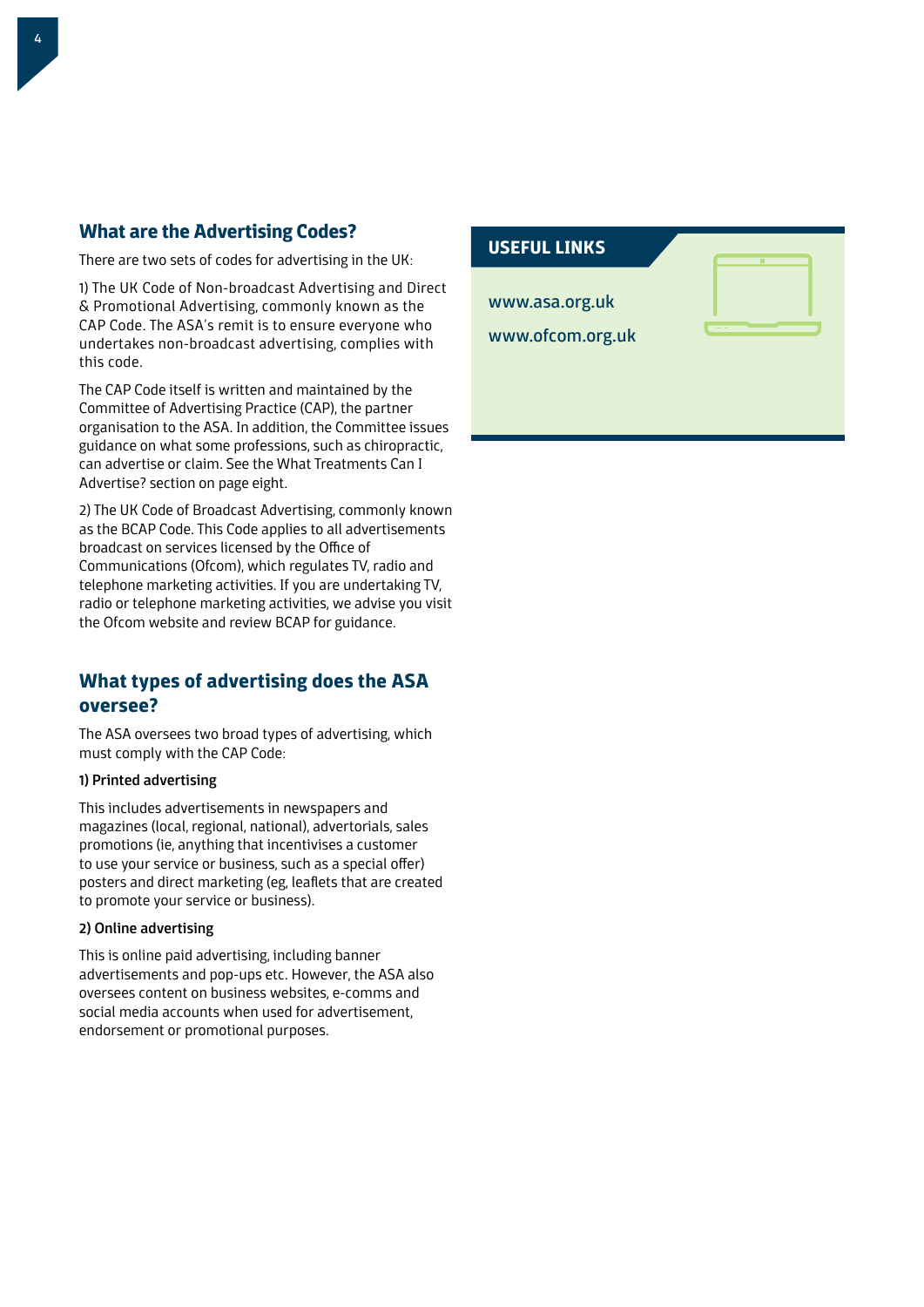# GCC and advertising

Principle B3 of the GCC Code of Standards of Conduct, Performance and Ethics for Chiropractors' (the GCC Code) states that a chiropractor must:

"ensure your advertising is legal, decent, honest and truthful as defined by the Advertising Standards Authority and conforms to their current guidance, such as the CAP Code."

For registrants to comply with this principle, all information must be verifiable ie, you must be able to prove the accuracy of any claims based on reliable and robust evidence in your possession at the time of the advertisement being issued.

Example: Placing an advertisement claiming that you are a chiropractor before completing registration with the General Chiropractic Council. You would be in breach of the CAP Code, the GCC Code as well as the protection of title provisions in Section 32 of the Chiropractors Act 1994. Any information provided about the efficacy of treatments or services must also be supported by evidence of the standards outlined in the CAP Code.

The GCC has produced detailed Guidance on advertising which can be found on the **[GCC website](http://www.gcc-uk.org)**.

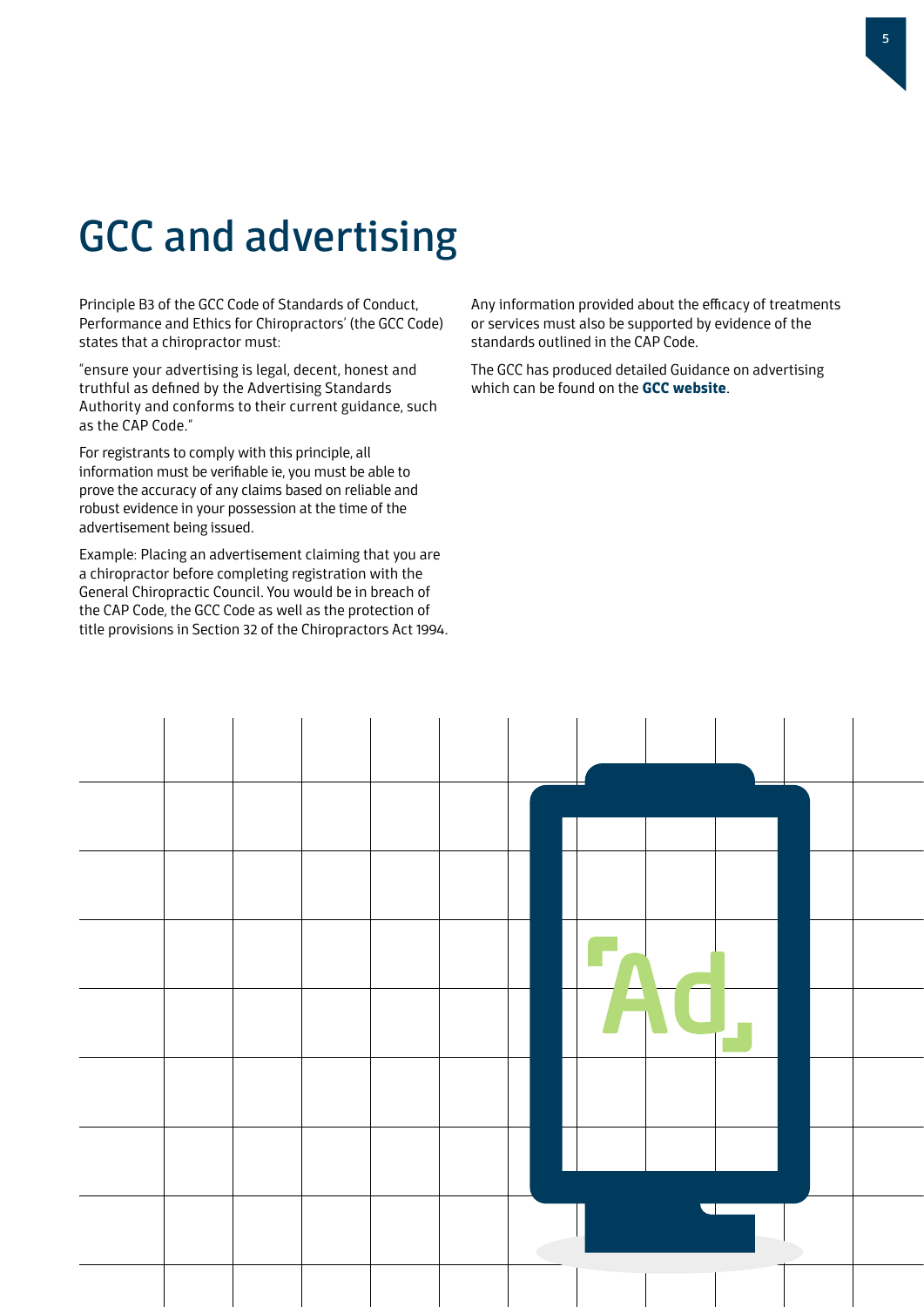### Four rules when advertising





The business or service being advertised must be legal and comply with all relevant UK laws.

Example: A person cannot advertise themselves as a chiropractor if they are not registered with the General Chiropractic Council. This would be a breach of Section 32 of the Chiropractors Act 1994.



The advertisement should not cause serious or widespread offence, especially in the areas of race, religion, gender, sexual orientation, disability or age.

Example: A chiropractor places an advertisement looking to attract more female patients to their practice. They state that women are less able to tolerate pain than men. This would likely cause widespread offence to women based on their gender.



Stating false and/or deceptive messages or facts with no grounds or merit to justify the statement.

Example: Chiropractors may treat patients who suffer from multiple sclerosis as a comorbid condition. However, to infer that a chiropractor can 'treat multiple sclerosis' would create the false impression that chiropractic is an effective treatment for this condition.



The advertisement omits facts which may lead a person to believe something which is not true.

Example: An advertisement states a person 'studied chiropractic at university' when the person only attended the programme for one day before leaving the course. The statement is correct (they did study chiropractic albeit for one day) but not truthful, as most people reading that statement would assume the person had completed the programme and qualified as a chiropractor.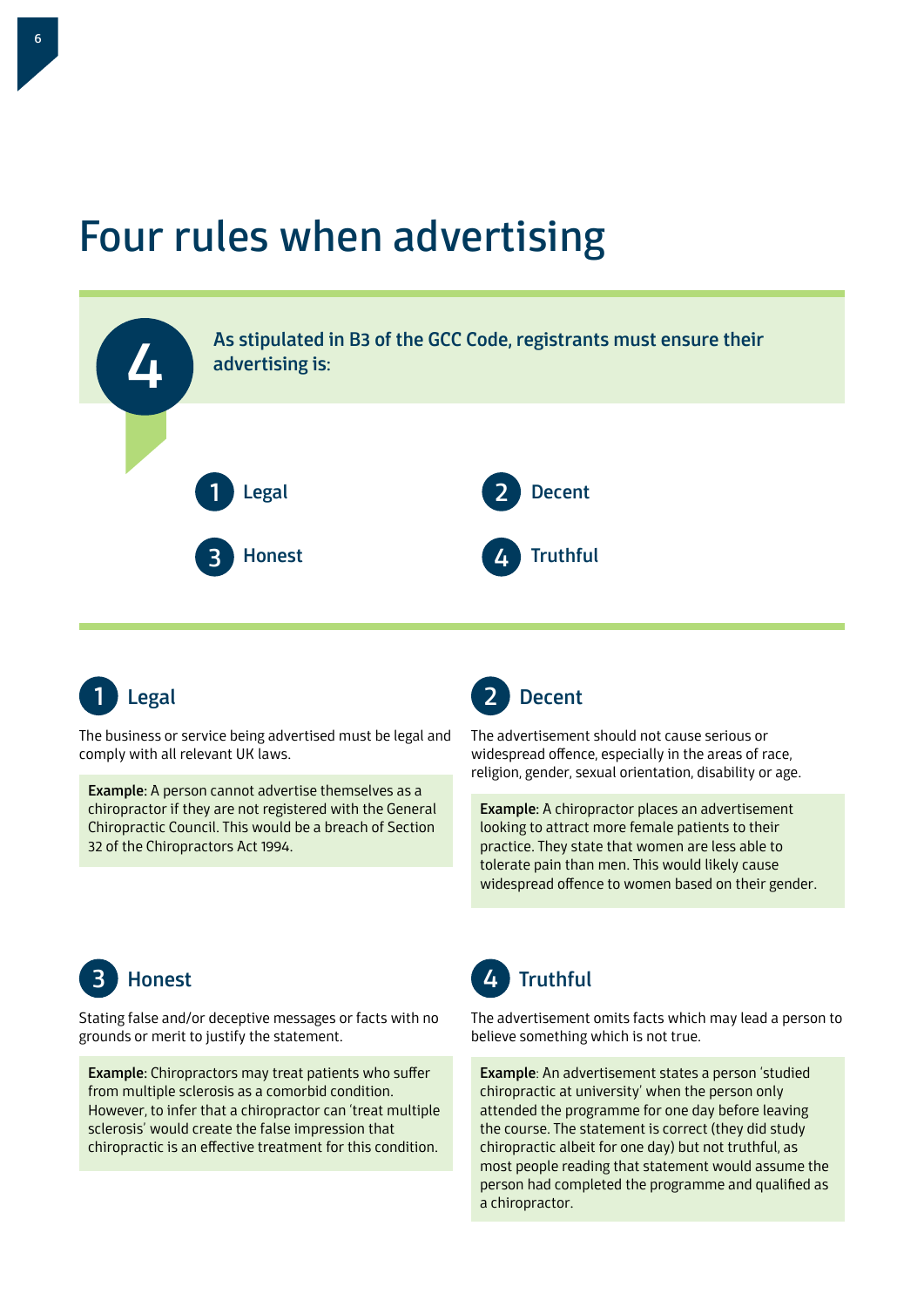As outlined on page six, the guiding principle of the ASA CAP Code, as reflected in B3 of the GCC Code, stipulates that all advertising must be legal, decent, honest and truthful. However, as healthcare professionals you have a responsibility to ensure all claims made within your advertising do not materially mislead the public and/or patients.

As such, throughout the CAP Code, and in supplementary CAP guidance on substantiation of health claims, registrants are required to ensure their advertising is accurate and verifiable, socially responsible and free from misleading claims.



Can you provide accurate, verifiable and robust proof for all the claims made about the service or business that you are advertising? If not, the publicity will be deemed as misleading.

Example: Claiming that chiropractic can treat eyesight and hearing conditions, colic in babies, asthma, learning difficulties or neurological issues without robust, credible and refereed scientific evidence to justify and verify the claim. If you cannot provide the evidence to verify your claims, it will be determined as misleading.

Note: If pricing is contained within the advertisement, it must state the inclusion or exclusion of taxes and/or any additional costs and fees which may be incurred. These distinctions need to be made clear to patients. This also covers sales promotions with companies such as Groupon.

### Misleading Claims

When applying the CAP Code, the ASA's approach is that advertising, direct marketing and/or sales promotions must not:

1) Claim an absolute guarantee of a cure

2) Claim that chiropractic treatment is risk-free or safer than other healthcare treatments

3) Present anecdotal evidence as being proven or scientific

4) Discourage an individual from seeking medical treatment from a general medical practitioner, if appropriate

5) Claim that chiropractic care can treat any condition unless that claim is substantiated in compliance with the CAP Code.



Not depicting, promoting, encouraging or condoning illegal, unsafe or anti-social behaviour.

Example: Discouraging vaccinations or promoting excessive concerns regarding the safety and efficacy of vaccines.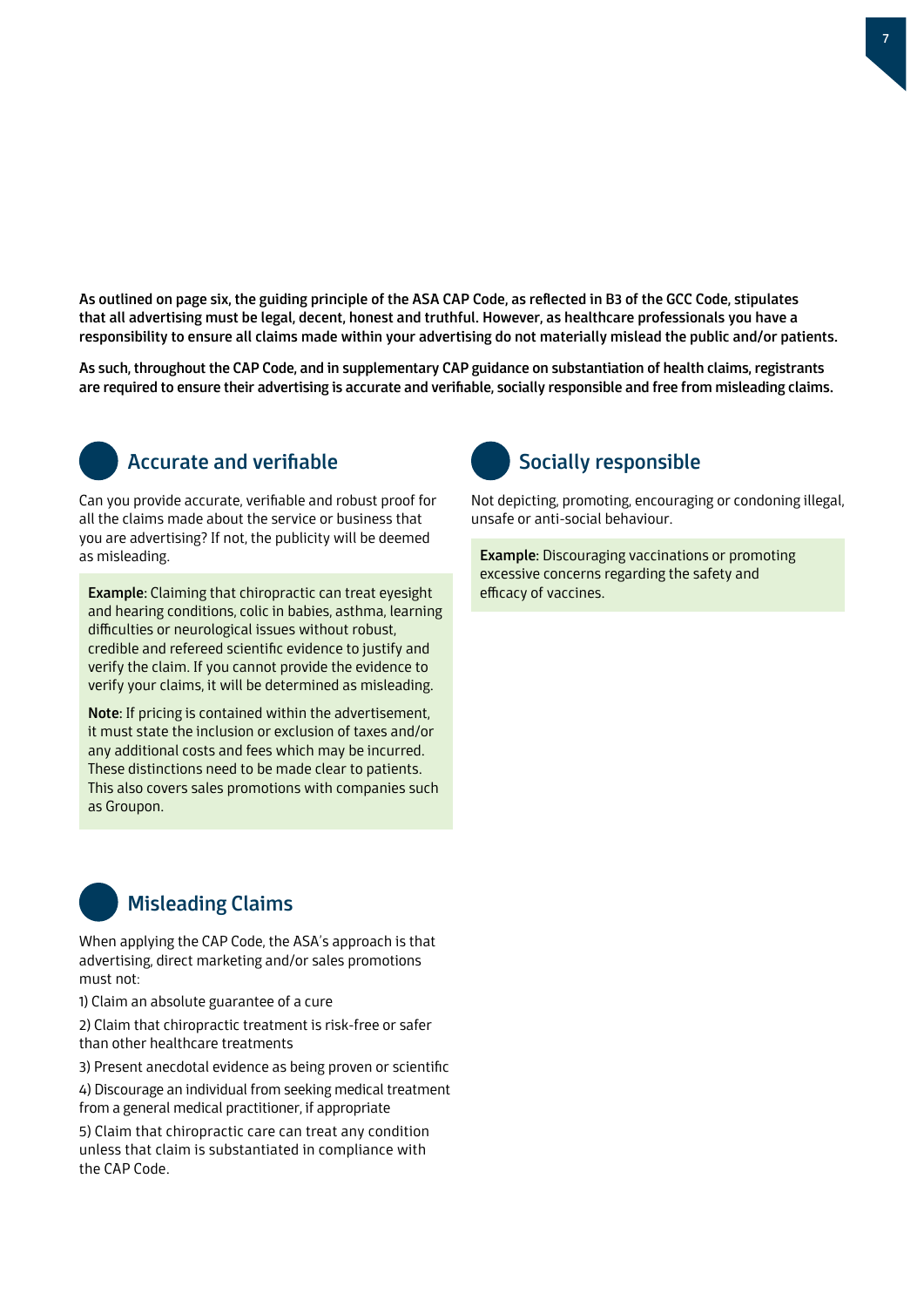# What treatments can I advertise?

In 2017, guidance was produced by the Committee of Advertising Practice on treatments that chiropractors can claim to treat. They are:

| Ankle Sprain (short term management)                                                                                                                          |  |  |  |  |  |
|---------------------------------------------------------------------------------------------------------------------------------------------------------------|--|--|--|--|--|
| Cramp                                                                                                                                                         |  |  |  |  |  |
| Elbow Pain and Tennis Elbow (Lateral Epicondylitis) arising from associated Musculoskeletal conditions<br>of the Back and Neck, but not isolated occurrences. |  |  |  |  |  |
| Headache arising from the Neck (Cervicogenic)                                                                                                                 |  |  |  |  |  |
| Inability to relax                                                                                                                                            |  |  |  |  |  |
| Joint Pains (including Hip and Knee pain from Osteoarthritis as an adjunct to core Osteoarthritis<br>treatments and exercise)                                 |  |  |  |  |  |
| General, Acute and Chronic Backache, Back Pain (not arising from injury or accident)                                                                          |  |  |  |  |  |
| Generalised aches and pains                                                                                                                                   |  |  |  |  |  |
| Lumbago                                                                                                                                                       |  |  |  |  |  |
| Mechanical Neck Pain (as opposed to neck pain following injury ie, Whiplash)                                                                                  |  |  |  |  |  |
| Migraine prevention                                                                                                                                           |  |  |  |  |  |
| Minor Sports injuries and tensions                                                                                                                            |  |  |  |  |  |
| <b>Muscle Spasms</b>                                                                                                                                          |  |  |  |  |  |
| Plantar Fasciitis (Short term management)                                                                                                                     |  |  |  |  |  |
| Rotator Cuff injuries, disease or disorders                                                                                                                   |  |  |  |  |  |
| Sciatica                                                                                                                                                      |  |  |  |  |  |
| Shoulder complaints (Dysfunction, disorders and pain)                                                                                                         |  |  |  |  |  |
| Soft Tissue disorders of the Shoulder                                                                                                                         |  |  |  |  |  |

Although these treatments are listed, any advertising, online or otherwise, must still comply with all other CAP Code requirements and the six rules. For example, you cannot advertise one of the permissible treatments if you have no experience in undertaking that procedure (the GCC Code, Standard G3: "Chiropractors must recognise and work within the limits of their own knowledge, skills and competence."

The GCC advises all registrants to check the latest Advertising Standards Guidance regarding medical conditions that chiropractors can claim to treat (**[ASA Health Chiropractic](https://www.asa.org.uk/advice-online/health-chiropractic.html)**) to ensure no updates or amendments have been made which may lead to an ASA or GCC complaint and/or investigation. You may also wish to use the ASA Advertisement Copy Checker service (see page 11 for details).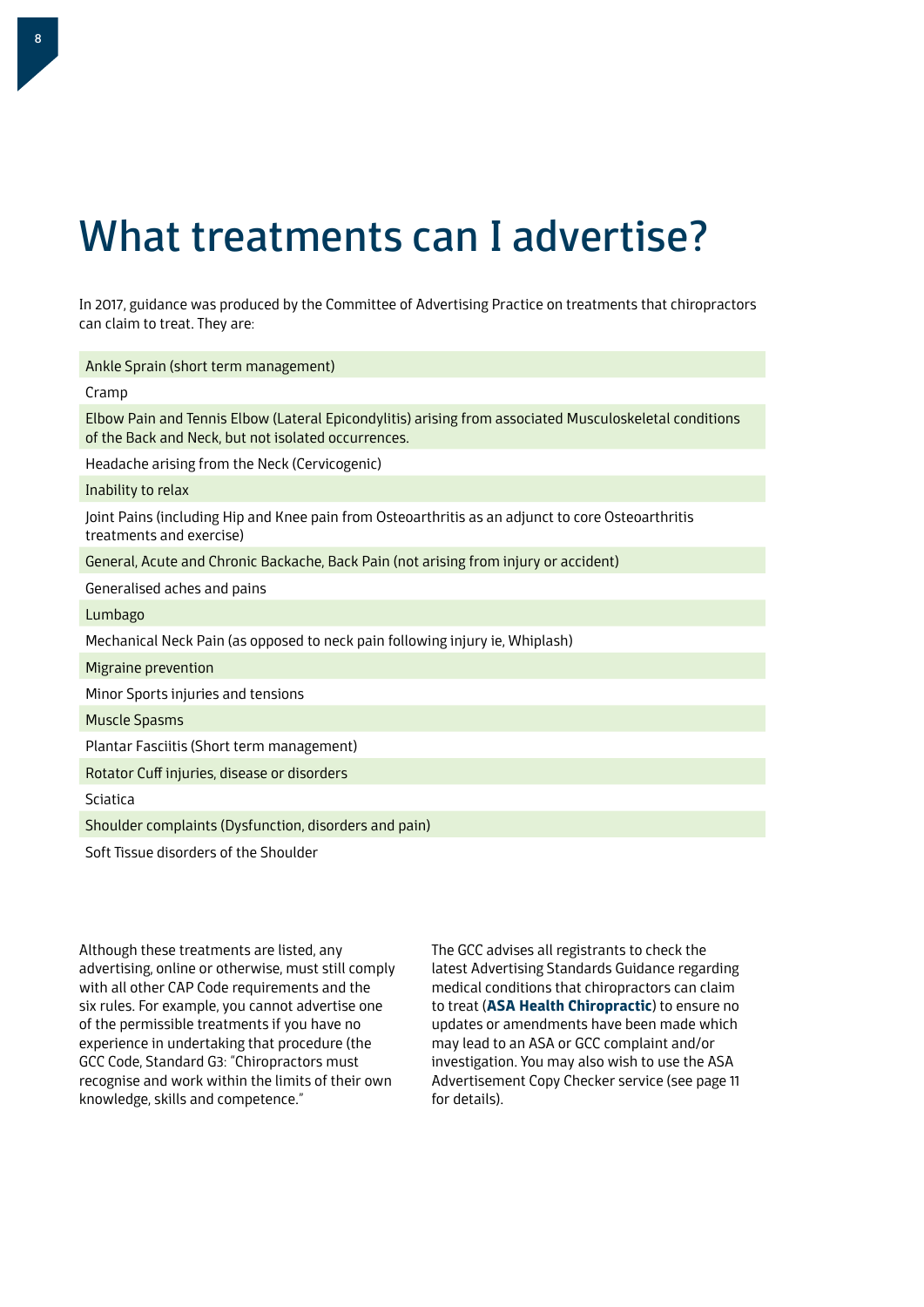## Claims and treatments beyond chiropractic

As outlined in 'What treatments can I advertise' on page eight, there are a wide range of conditions for which chiropractors have been trained to diagnose, treat and manage. Furthermore, there is a substantial body of evidence supporting chiropractic treatment for these conditions. As such, advertisements or promotions based on these conditions are likely to meet the four rules, as outlined on page six.

Beyond these conditions and/or treatments, chiropractors can also provide valuable guidance to patients, helping to improve their overall physical, emotional and social wellbeing. This can include preventative advice, suggesting exercises and routines, helping with posture, and providing general health and wellness advice.

However, the GCC and ASA have received complaints from registrants, the public and organisations when chiropractors have 'suggested or implied' that chiropractic can address wider health issues without any credible evidence or substantiation.

One such claim which has received attention and complaints is subluxation, although 'innate intelligence', 'adjustment', 'power that heals a body', 'treat the cause and not the symptoms', 'long-term chiropractic care can prevent illnesses', and anti-vaccine or protection/ treatment against Covid-19 claims have also been highlighted in complaints. At this time, no verifiable or substantiated research or body of evidence to the CAP Code standard has been produced regarding these treatments or claims.

Regardless of personal belief, theory or philosophy, promotion of these treatments and/or claims can be potentially damaging to patients as well as affect the trust and confidence in the chiropractic profession with the public, NHS, other medical professions and government. As such, the GCC and ASA has a duty of care to protect the public from unfounded and non-evidenced claims.

#### **Covid-19**

Some chiropractors have claimed or implied in published material that spinal adjustment and/or manipulation may protect patients from contracting Covid-19, boosting their immune system and aiding their recovery. The GCC is clear that there is no credible scientific evidence that supports these claims, and chiropractors must not link treatments to Covid-19 in any way. Chiropractors making such claims will be in breach of the requirements set out in the GCC Code and regulatory action will be taken. Where the GCC sees evidence of such claims, it will act.

#### **Subluxation**

The use of the term 'subluxation' and claims that imply subluxations inhibit the body's healing mechanisms and/ or that the body will not function or heal if subluxations are present and chiropractic treatment not provided cannot be used in the UK as they do not meet ASA CAP Code and GCC standards.

Any claims will be viewed as misleading as there is no verifiable scientific research or body of evidence to support these claims or theoretical model. See GCC guidance on **[Chiropractic Vertebral Subluxation Complex](http://www.gcc-uk.org/guidance-subluxation)**.

### **Definition of 'body of evidence'**

Any objective claim made in an advertisement must be substantiated by available, credible and recognised scientific knowledge. To justify any claims (and it will be incumbent on the registrant to justify these claims), a body of evidence must be presented which meets CAP standards.

A 'body of evidence' can include single and doubleblind studies and observational human studies. The evidence should normally include one adequately controlled experiential human study, although a controlled observational study may be adequate in some circumstances. Requirements on methodology, size, duration and nature of the study group must comply with CAP requirements, as well as an objective review of all the data if the report has not been published in a reputable peer-reviewed journal.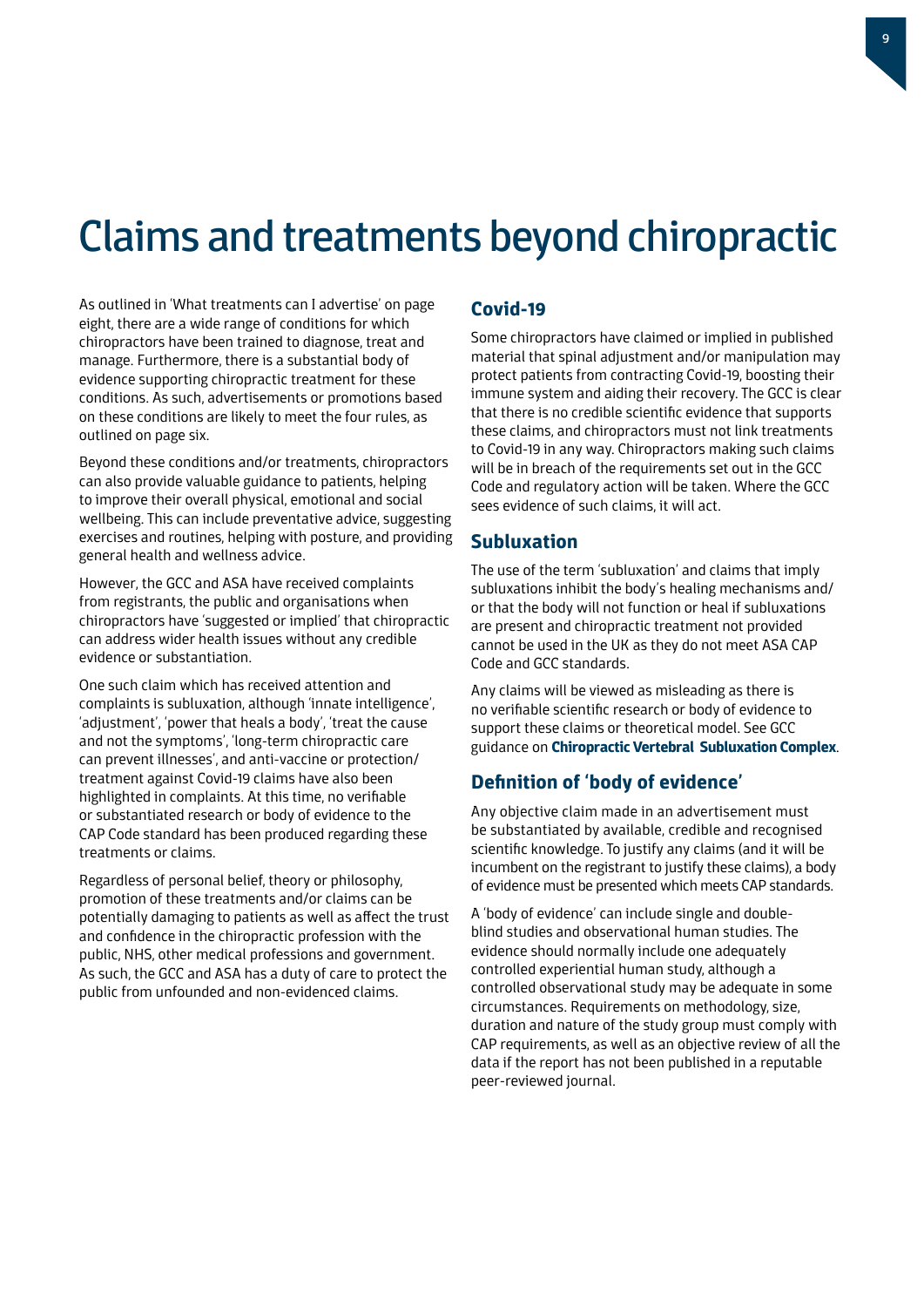# Presenting your credentials

As a chiropractor, you are in the favourable position of being able to state that you are registered with the General Chiropractic Council.

As such, the GCC encourages you to promote your credentials openly, yet accurately and honestly.

#### **When can I state I'm a chiropractor?**

At the time that the advertisement, direct marketing or sales promotion is visible to the public, you can state you are a chiropractor if:

- 1) You are listed on the GCC register of chiropractors and your fees are fully paid
- 2)You have not been suspended or removed from the GCC register of chiropractors

If you have changed to non-practising status, all materials must make clear your non-practising status.

### **Can I use my 'Doctor' title?**

If you use the courtesy title of Doctor or its abbreviation Dr or DC, you must state clearly within any publicfacing information, ie. an advertisement, that you are not a registered medical practitioner, but a Doctor of Chiropractic (DC).

ASA will act in relation to advertisements implying that chiropractors are medical practitioners. The GCC also undertakes Fitness to Practise investigations where a chiropractor does not clarify they are a Doctor of Chiropractic.

### **Using the GCC 'Registered' logo and your registration number**

GCC research has found that the public and patients are reassured when they know that a healthcare professional is regulated. This is seen with general medical practitioners, dentists and pharmacists.



However, public awareness of some regulated professions, such as chiropractors and osteopaths, is lower. The GCC therefore recommends you use the GCC 'Registered' logo on printed and online marketing content, where appropriate.

Further assurance of your credentials can be offered by providing your GCC registration number. This allows all potential and existing patients to verify your professional credentials through the GCC 'Find a Chiropractor' search engine.

You can find your GCC registration number on your GCC online account page, or through the 'Find a Chiropractor' search engine on the GCC website.

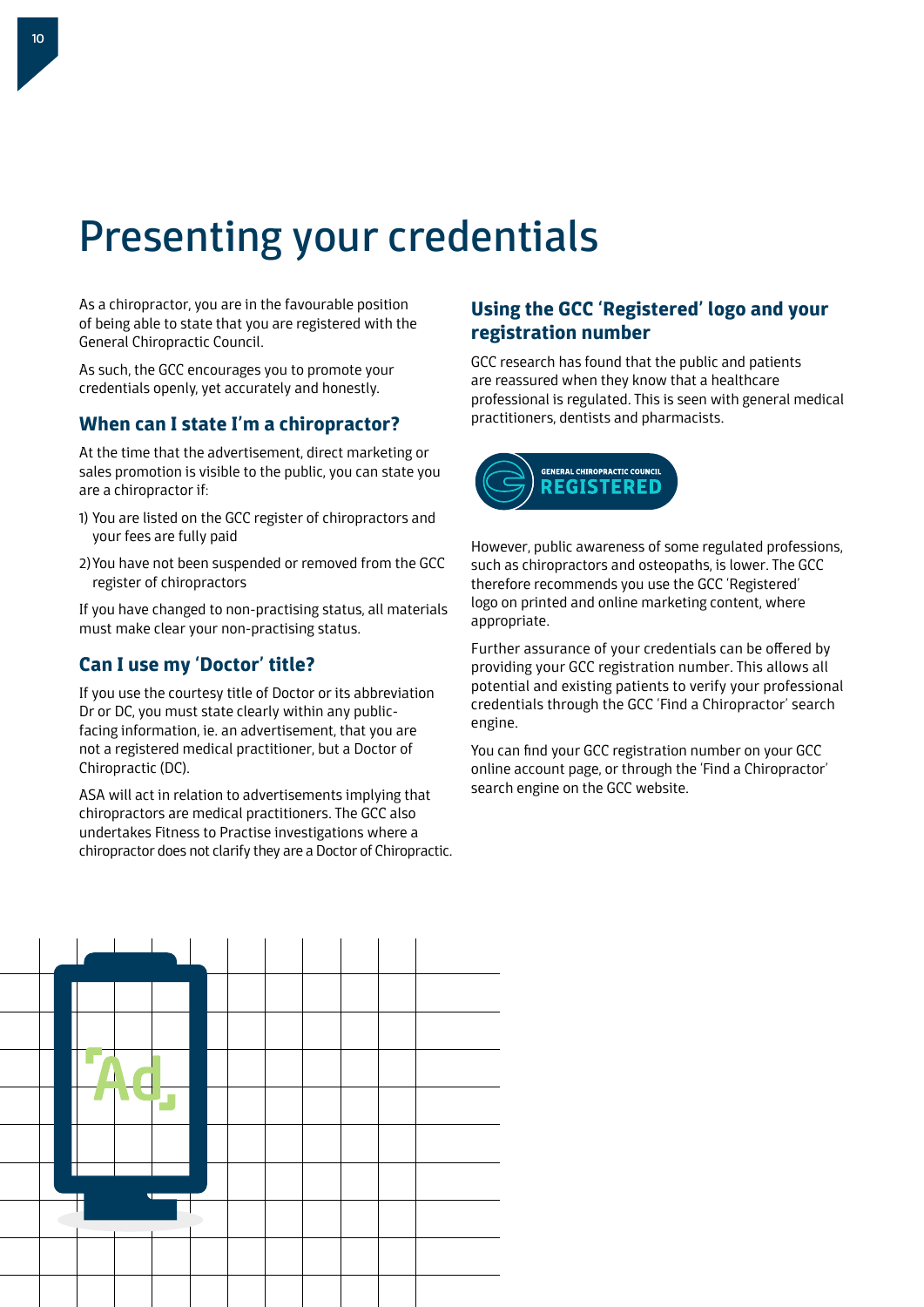# Online advertisement checker and further information

#### **Online advertisement copy checker**

The Advertising Standards Authority offers a free to use online advertisement, sales promotion and direct marketing review service to help ensure you meet all the CAP Code requirements.

The free to use service takes 24 hours to review and comment on any submitted advertisement, providing any guidance or recommendations, if needed.

Note that the ASA will examine the written content of the advertisement and review any imagery for decency etc.

The free to use service can be found at **[Bespoke Copy Advice](https://www.asa.org.uk/advice-and-resources/bespoke-copy-advice.html)** at www.asa.org.uk.

#### **Further Information**

This toolkit is designed to provide a top-line guidance on what chiropractors can and cannot say within printed and online advertising and marketing activities. For further information and detail on any of the subjects covered, the GCC recommends you visit the following:

#### GCC website

www.gcc-uk.org

#### GCC Guidance on Advertising

www.gcc-uk.org/guidance-advertising

GCC Code of Standards of conduct, performance and ethics for chiropractors www.gcc-uk.org/the-code

GCC I'm Registered Logo www.gcc-uk.org/logo

Advertising Standards Authority

www.asa.org.uk

Committee of Advertising Practice www.asa.org.uk

Office of Communications (Ofcom) www.ofcom.org.uk

You may also wish to seek advice and guidance from your professional association/s or the Royal College of Chiropractors.